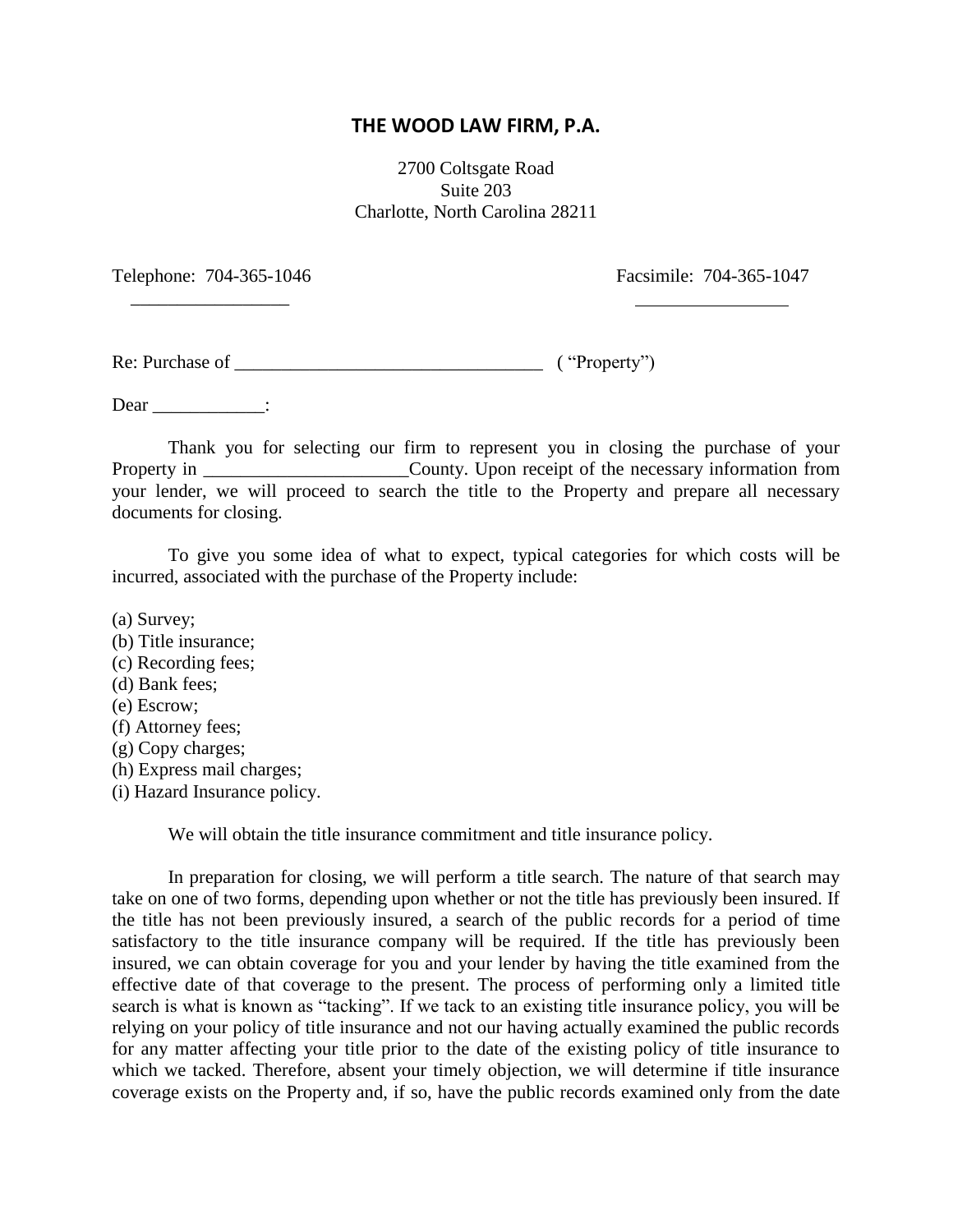of that coverage to the present. In other words, absent your timely objection, we will "tack" to that existing policy of title insurance. This procedure will enable us to keep your costs to a minimum while, at the same time, providing full title insurance coverage for you and satisfying your lender's requirements. **However,** p**lease also be advised that a title search/examination takes a substantial amount of time. Therefore, if we perform a title search/examination on your behalf, you will be responsible for the cost of this work, even if your closing is cancelled**.

Most closings do not require any work beyond the title search and the loan document preparation; however, in the event you require representation prior to closing or additional work becomes necessary, such as the drafting of an escrow agreement, an encroachment agreement, a power of attorney, or other additional documentation, a separate fee will be charged in accordance with the nature and complexity of the work involved.

You should be advised that title insurance, while a valuable insurance coverage, does not cover any and all damage that may arise from a title defect. Title insurance also does not necessarily provide immediate relief in the form of the payment of a claim given title insurers have a reasonable time to correct defects in title which the insurer reasonably believes can be corrected. What constitutes a "reasonable time" depends upon the nature of the defect.

We, as your closing attorney, make no representation as to the structural integrity of any improvements on the Property (if any), nor do we provide any opinion as to the environmental condition of the Property. In addition, the survey should reveal whether or not the Property lies within a flood plain. As we are not surveyors nor are we engineers, we make no representations as to whether or not the Property lies within a flood plain. Our ability to provide you with flood plain information is limited by what is disclosed to us by the surveyor's report and by what, if anything, we may find on the public record. A survey of the Property may reveal the existence of boundary overlaps, gaps, gores or encroachments affecting the Property. We recommend you have the Property surveyed prior to closing. If a new survey is not performed, you will not be insured by the title insurer for any matters that a new survey would have revealed. Please let us know as soon as possible if you would like to have the property surveyed so we can order a survey in a timely manner.

If the Property is a condominium unit, no survey will be performed. Therefore at or prior to closing, you should review the recorded condominium plats and plans to be sure the condominium unit you think you are purchasing is actually the condominium unit you have contracted to purchase.

Presumably you have been provided copies of restrictive covenants applicable to the Property by your real estate agent or the Seller. If you have not, you should obtain those covenants to be certain your proposed use of the Property is consistent with those restrictions. In that we have not yet searched title to the Property, we do not have copies of any such restrictions. If you want us to obtain copies of such restrictions for you we will be glad to do so in the course of our title search. Please let us know if you want us to provide them to you.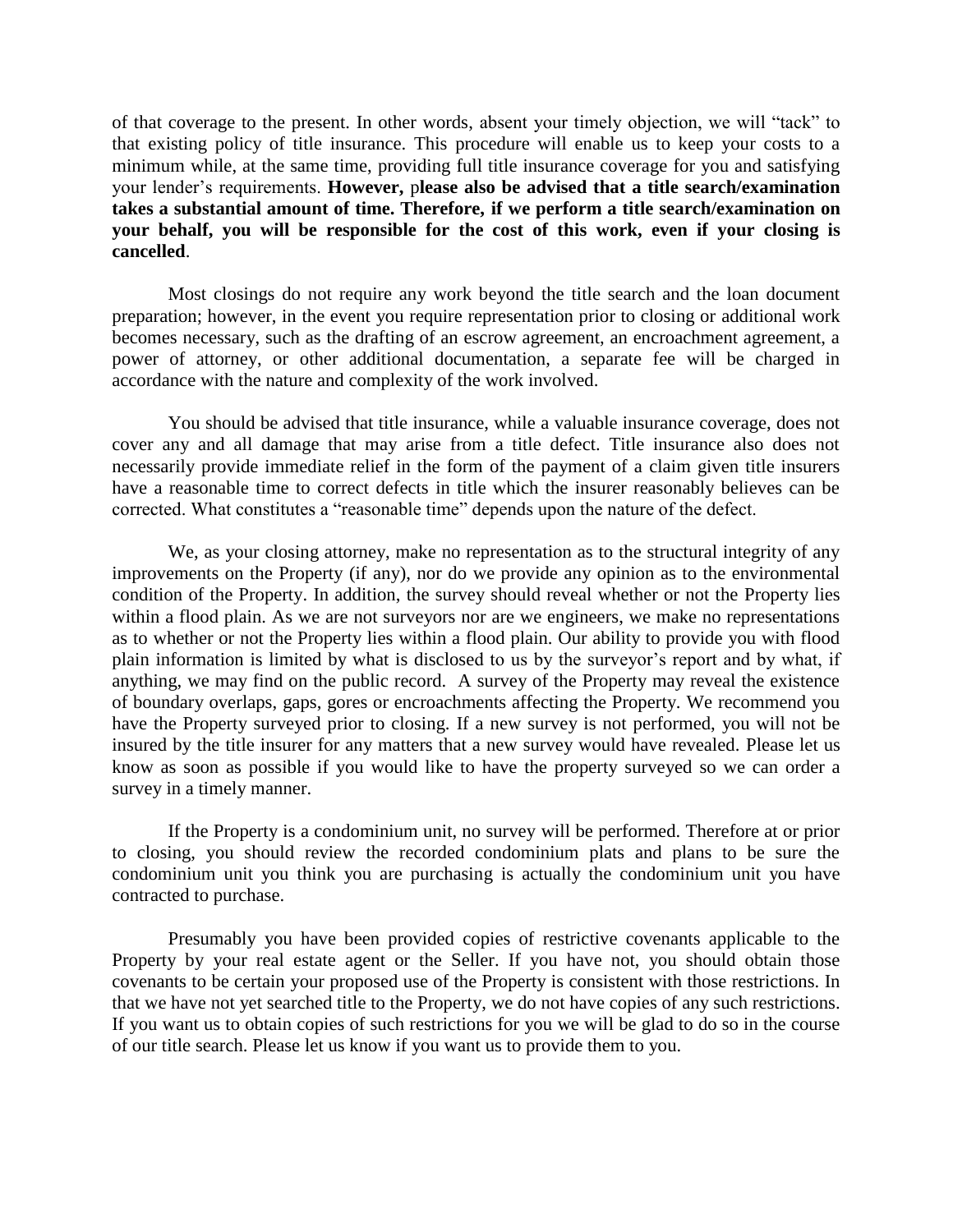We will be in touch with you to discuss your closing date and time. In the event either of you are unable to attend the closing, please let us know immediately. It may be possible to close by Power of Attorney, if necessary, but your lender must approve that procedure in advance of closing and necessary document preparation must be completed prior to the date of closing.

Our fee for the above service is \$625.00. In addition to the foregoing flat fee, you will be responsible for payment of any expenses incurred by our firm in connection with your closing such as the title search, title insurance, courthouse courier, copy charges, express mail charges, fax and long distance telephone charges each and all of which will be set out on the Settlement Statement at closing. Certain charges on the HUD-1 Settlement Statement, including but not limited to overnight/courier and recording fees, may not reflect the actual costs and in fact may be more or less than the actual costs to the settlement agent. The additional amount(s) may vary and are to help cover the administrative aspects of handling the particular item or service. I/we hereby consent to and accept the above-referenced charges.

Upon receipt of your closing package, a closing statement will be prepared by our office. Until that time we will be unable to provide you with the dollar amount of funds needed to close. When that number is available we will let you know immediately.

Pursuant to the N. C. Gen Stat Sec 45, ALTA Best Practices, State Bar Rules and in order to protect your funds, all funds in excess of \$500 must be received by wire to The Wood Law Firm, PA. For this transaction, the only bank account we will be using is our IOLTA Trust Account. The account information will be sent in a separate, secured e-mail.

**BEFORE SENDING ANY WIRE, CALL OUR OFFICE AT (704)365-1046 TO VERIFY THE INSTRUCTIONS. WE WILL NOT CHANGE WIRING INSTRUCTIONS. IF YOU RECEIVE WIRING INSTRUCTION FOR A DIFFERENT BANK, BRANCH LOCATION, ACCOUNT NAME OR ACCOUNT NUMBER, THEY SHOULD BE PRESUMED FRAUDULENT. DO NOT SEND ANY FUNDS AND CONTACT OUR OFFICE IMMEDIATELY.**

## **ALSO, PLEASE REMEMBER TO BRING YOUR DRIVERS LICENSE OR SOME OTHER FORM OF PICTURE I.D. TO CLOSING.**

Should you have any questions regarding your closing at any time, please do not hesitate to contact us. We will be glad to answer any question you may have.

Sincerely,

Andrea S. Wood Attorney at Law